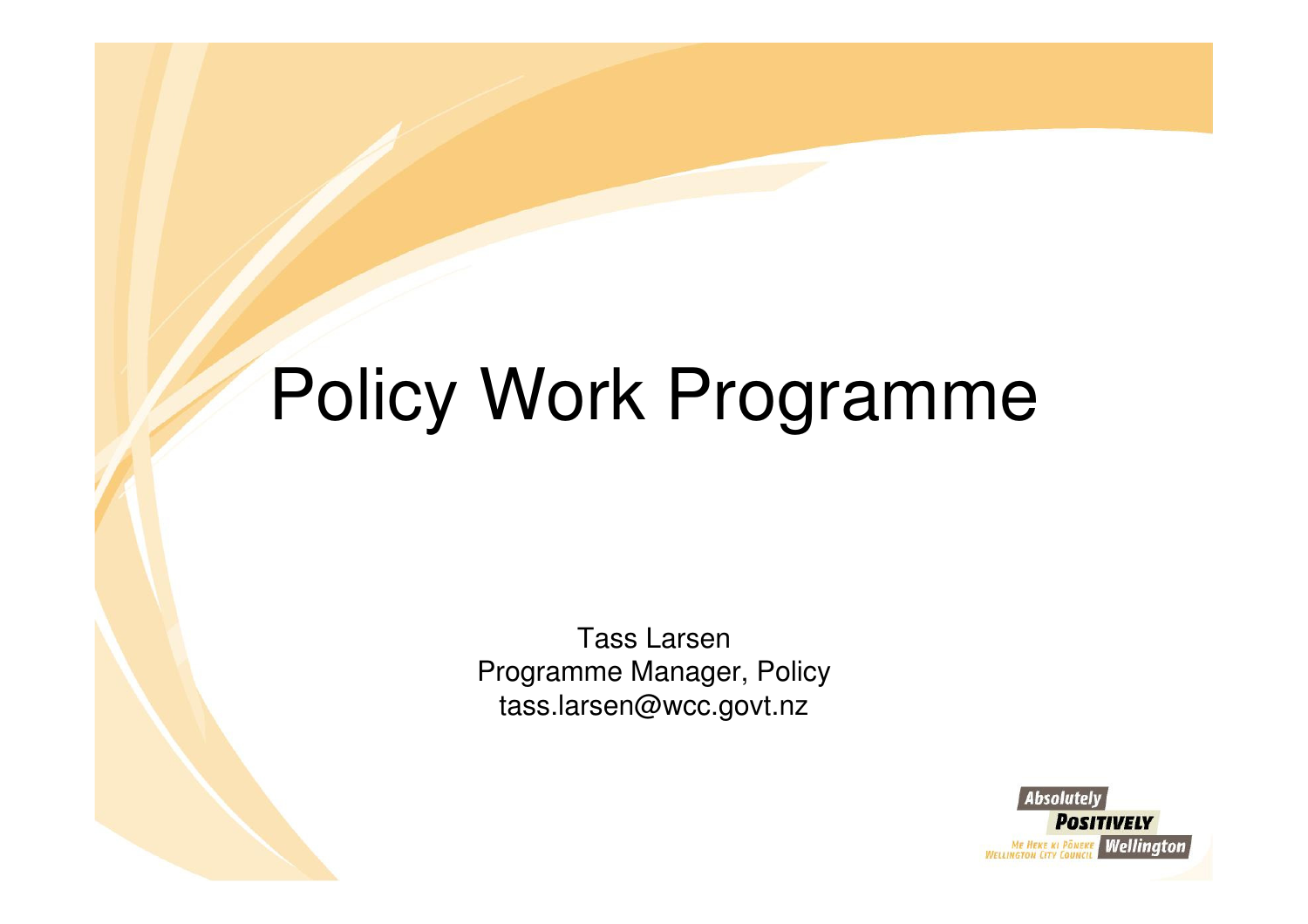#### Policy and Planning Team

Areas of Responsibility:

- The provision of policy advice, and coordination and management of the Council's Policy Programme
- The ongoing review of the District Plan, current plan changes and District Plan appeals
- The Council's climate change programme

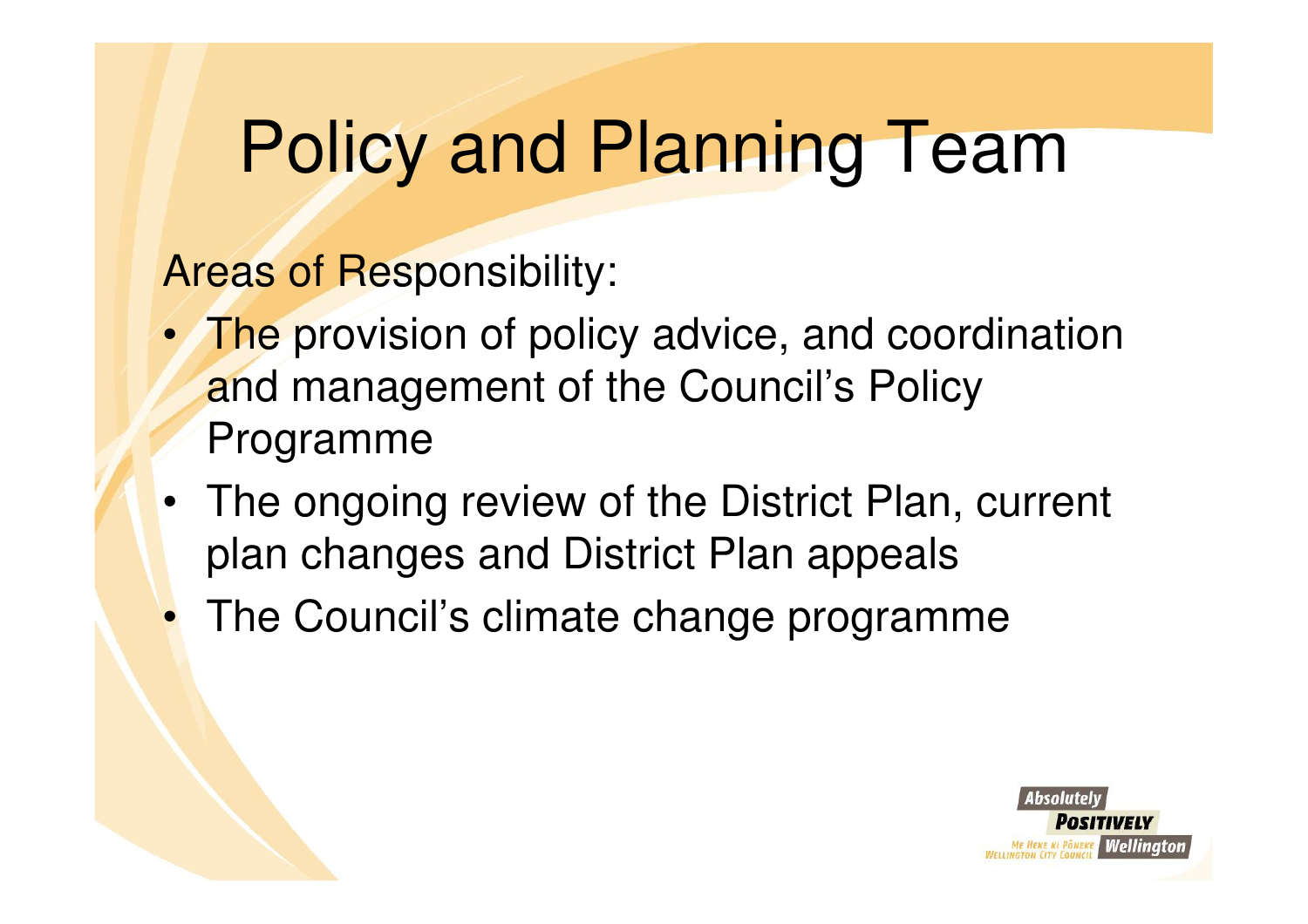## Policy Team

- Director: Teena Pennington
- Manager: Andrew Stitt
- 8 advisors including 2 who largely focus on the climate change action plan
- Andrew also manages the district plan team

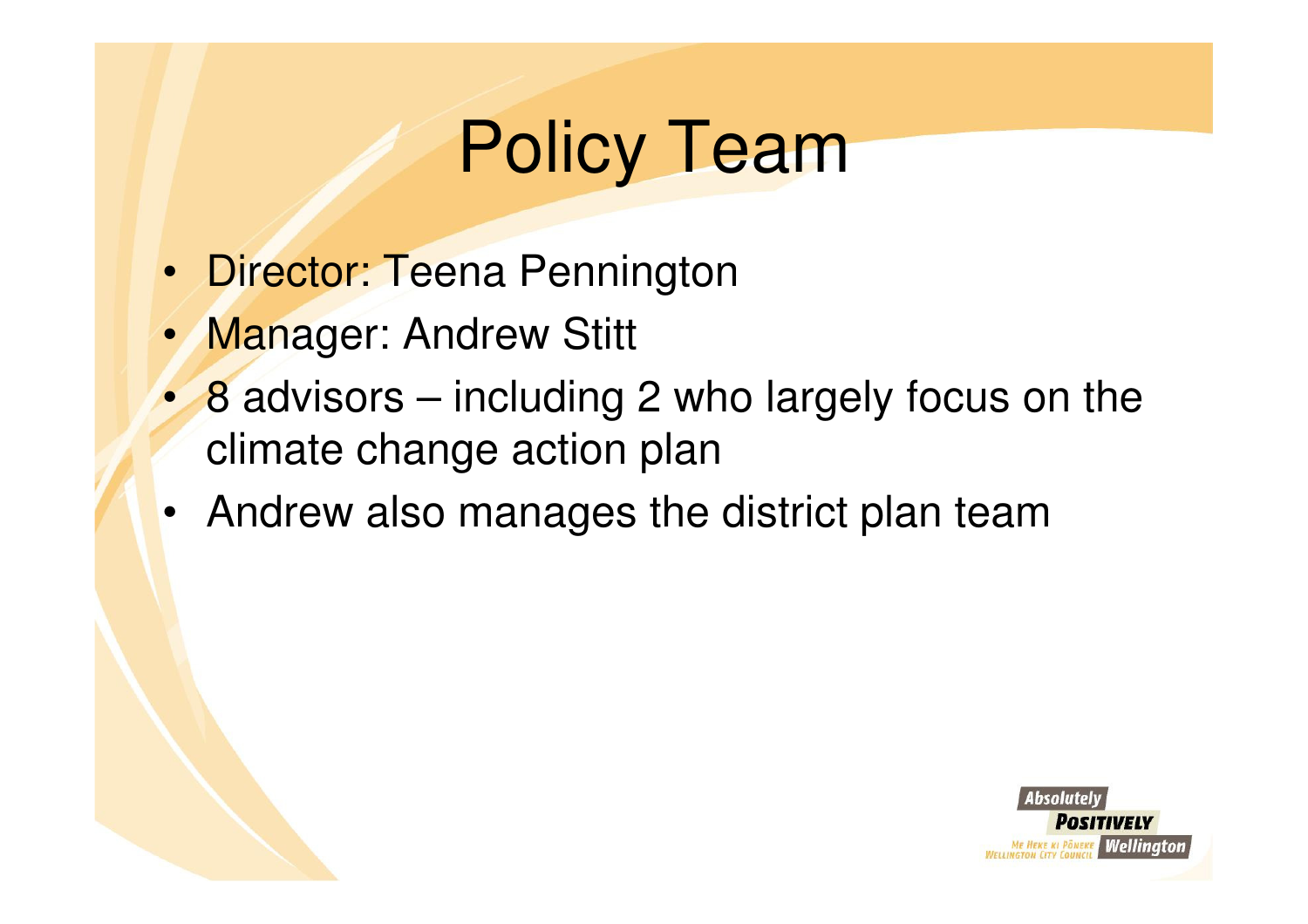## Council policy programme

- 3-year work programme based on the LTP
- Adopted 2009, reviewed post-election
- Policy programme then used to develop SPC forward programme
- We are in final 6 months of 2009-12 programme
- 2012-15 programme development underway –workshop with councillors in May
- Programme delivered by whole organisation–policy team coordinates

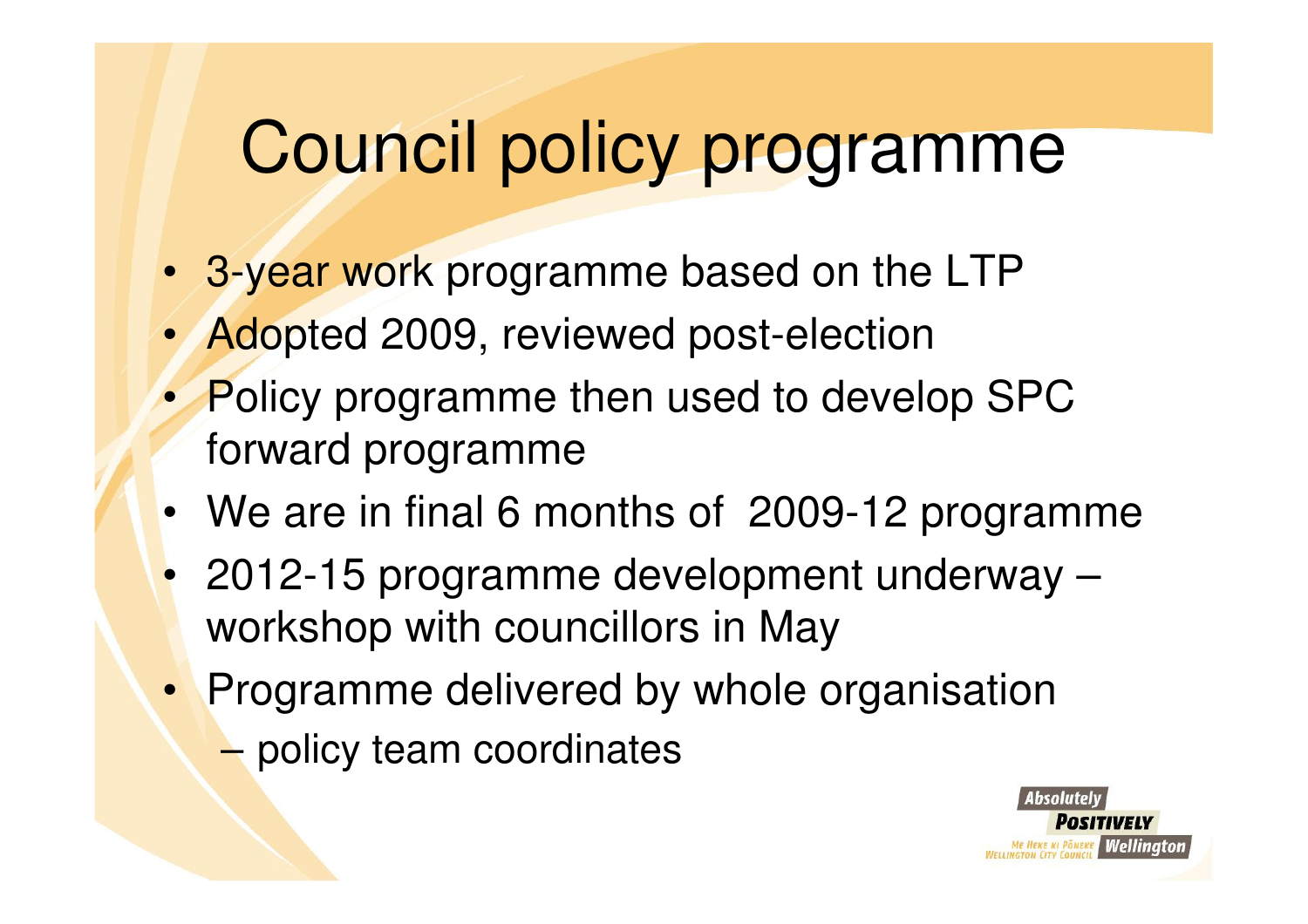#### Development of programme

- Non-discretionary work:
	- –**Reviews of existing policy required by legislation** eg Bylaws must be review every 10 years, District plan review etc
	- – New Legislation – eg changes to local government act, resource management act
	- – Existing commitments – eg regional waste minimisation plan has an agreed work programme
	- Reaction to other agencies eg major NZTA transport projects, productivity commission etc

l Wellinator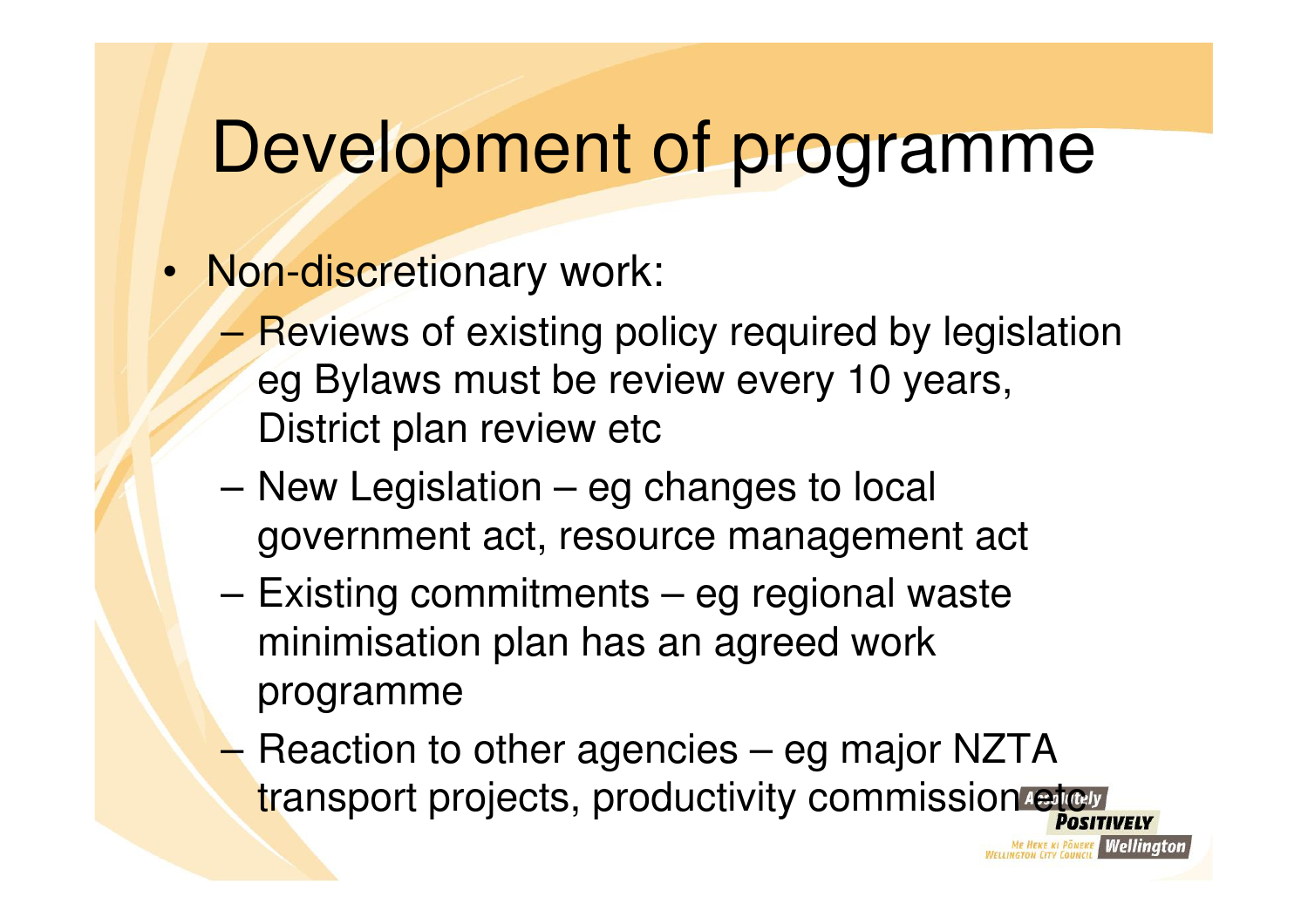#### Development of programme cont.

- Discretionary:
	- –Areas identified by Councillors
	- Delivering 2040 identified gaps–
	- Other areas identified by officers where policies are out of date, or could be improved etc
- Process just beginning
	- Stock take of existing policies, strategies, bylaws
	- –Projects identified as priorities in LTP
	- –Ongoing work on implications of 2040